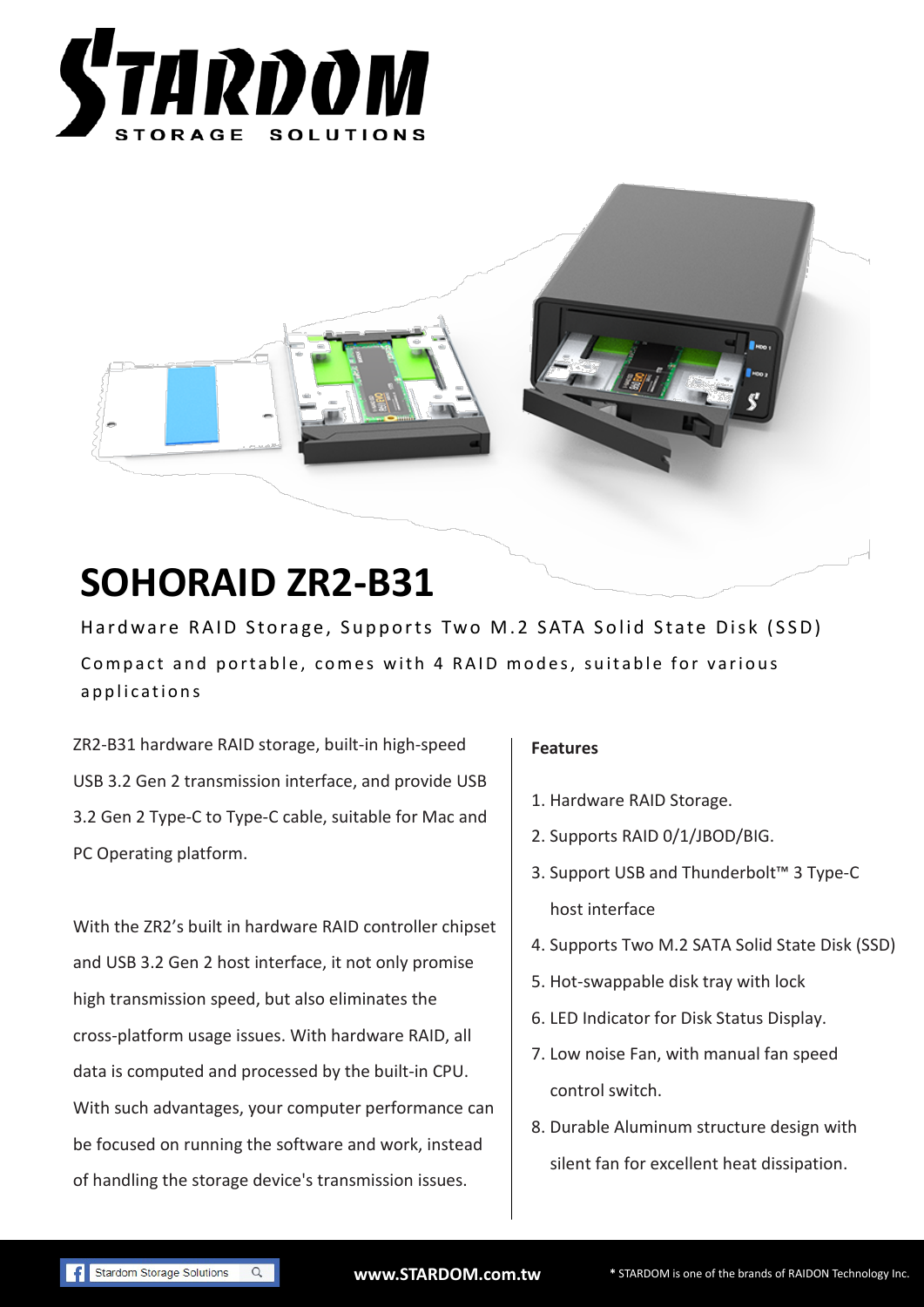

## **Hardware RAID Storage for Both Mac and PC**

With the ZR2's built in hardware RAID controller chipset and USB 3.2 Gen 2 host interface, it not only promise high transmission speed, but also eliminates the cross-platform usage issues associated with RAID 0 or RAID 1 setups.



# **Supports USB and Thunderbolt™ 3 Type-C Host Interface**

ZR2 is equipped with RAID controller and supports the host computers with USB Type-C and Thunderbolt™ 3 (USB-C), it compatible with all USB 3.2 Gen 1,2/2.0 specifications.



#### **Supports Four RAID Modes**

ZR2 has four built-in configuration modes: RAID 1 (Safe Mode), RAID 0 (Speed Mode), JBOD (Two Independent Volumes) ,and BIG Mode for you to choose according to your needs.



## **Hot-swappable Disk Tray**

ZR2 is equipped with two easy-to-install hard drive trays for M.2 SATA Solid State Disk. Since this new easy-to-use Tray is dimensional compliant to all our Stardom products, you could easily transfer your data among different storage devices.